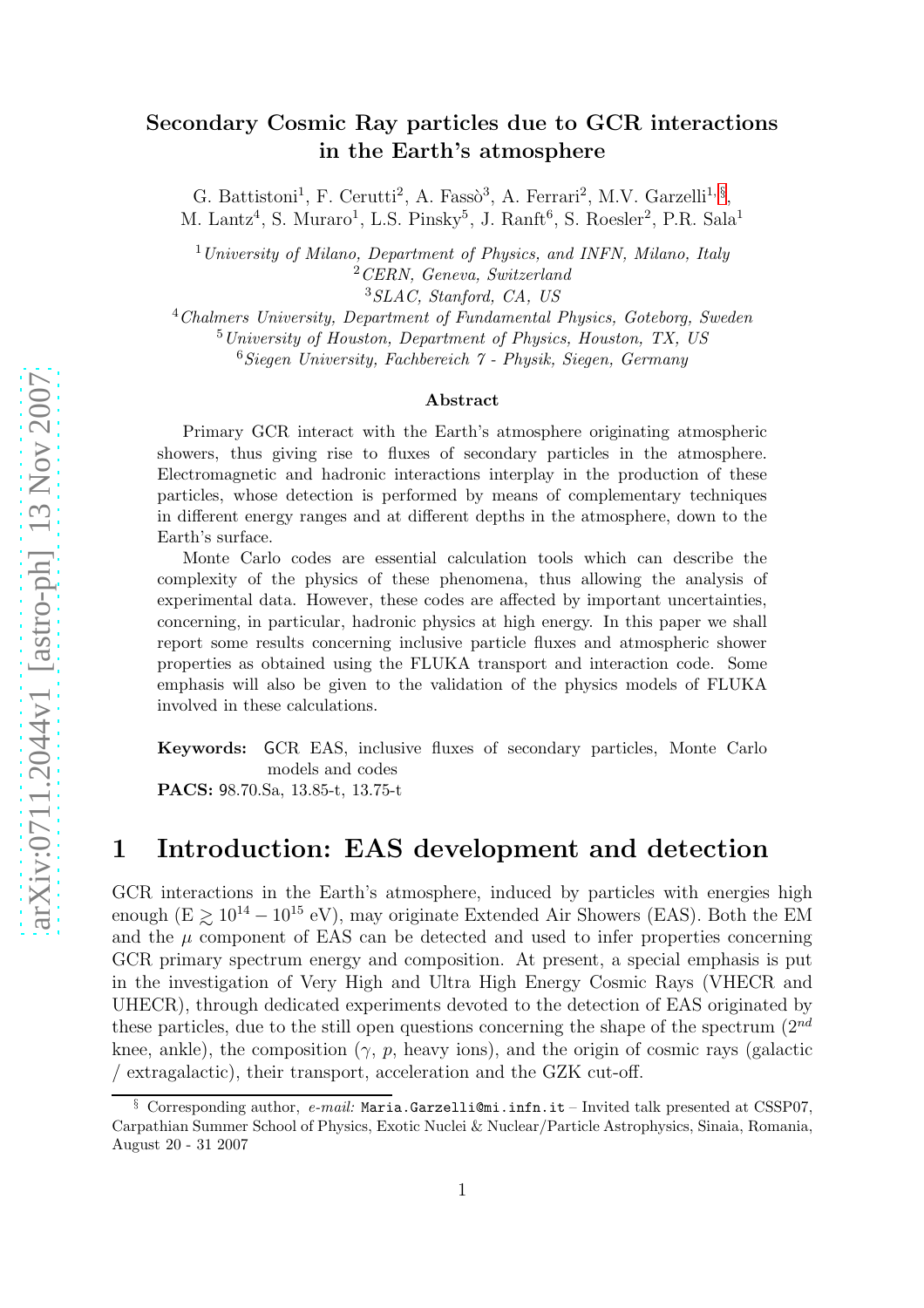Information on GCR primary flux and composition are inferred from the experimental observables by using Monte Carlo (MC) simulations. In particular, while the fluorescence technique, used by many experiments, allows with some uncertainties to estimate the EM energy deposited in the atmosphere, the total primary energies can be obtained only after estimating the missing energy carried by other shower components  $(\mu, \text{ nucleons} ...)$ , and this requires indeed MC simulations. Even the search for particular estimators, such as the S variable, allows to obtain primary energy information in a way nearly independent of composition [\[1\]](#page-6-0), but needs MC for calibrations.

In particular, in the AUGER experiment [\[2\]](#page-6-1) information on primary energies are inferred by hybrid measurements and the fluorescence technique as far as the EM sector is concerned (with an uncertainty amounting to  $\sim 20\%$ ), whereas the number of  $\mu$ s at the Earth's surface,  $N_{\mu}$ , is still related to total primary energies by means of MC simulations. On the other hand, in the KASCADE and KASCADE-Grande experiments [\[3\]](#page-6-2) information on primary energies are inferred from measures of  $\mu$  and  $e$  with the aid of MC shower simulations. Both in AUGER and in KASCADE / KASCADE-Grande, as well as in many other EAS experiments, MCs are heavily needed to analyse data in terms of GCR mass composition. At present there are however still important uncertainties, since different MC models produce important differences on the interpretation of the same data. The critical ingredients in these MC codes are the physical models for hadronic and nuclear interaction, and their implementation.

In this work we summarize some of the results which can be obtained by MC simulation of EAS, giving examples taken from the use of the FLUKA code.

## 2 MC simulation of EAS

EAS simulations can be performed by means of MC codes, which include hadronic and EM modules. This method leads, in a straightforward way, to account for fluctuations in the evolution of different showers initiated by primaries of the same type and energy.

The GCR primary spectrum covers a wide energy range, extending on many orders of magnitude. This fact implies that it is very difficult to have in a MC code a single hadronic model able to describe primary and secondary hadron interactions in the Earth's atmosphere. Therefore in many cases different models, differing according to the energy range under study, have to be merged together.

At present the most diffused MC package for GCR induced shower simulation is CORSIKA [\[4\]](#page-6-3). As far as its hadronic sector is concerned, it distinguishes between high energy (E  $\geq 100$  - 200 GeV) and low energy (E  $\leq 100$  - 200 GeV) hadronic models. In the present version, CORSIKA offers the choice, at high energy, among models like QGSJET, QGSJET-II, SIBYLL, DPMJET-2.55, NEXUS, EPOS, whereas, at low energy, GHEISHA, UrQMD, FLUKA are available. Other packages for GCR EAS simulation also exist. We just mention, among the others, the AIRES [\[5\]](#page-6-4) and the Cosmos [\[6\]](#page-6-5) codes.

In this paper, we focus instead on the performances of the FLUKA multipurpose code [\[7\]](#page-6-6). FLUKA is a fully integrated, high precision, transport and interaction code, without the need of invoking other external packages. Besides its use in the CORSIKA package at energies  $\lesssim 100$  - 200 GeV, FLUKA has recently been used also as a standalone code, complemented by the DPMJET-III code [\[8\]](#page-6-7), for the simulation of EAS at energies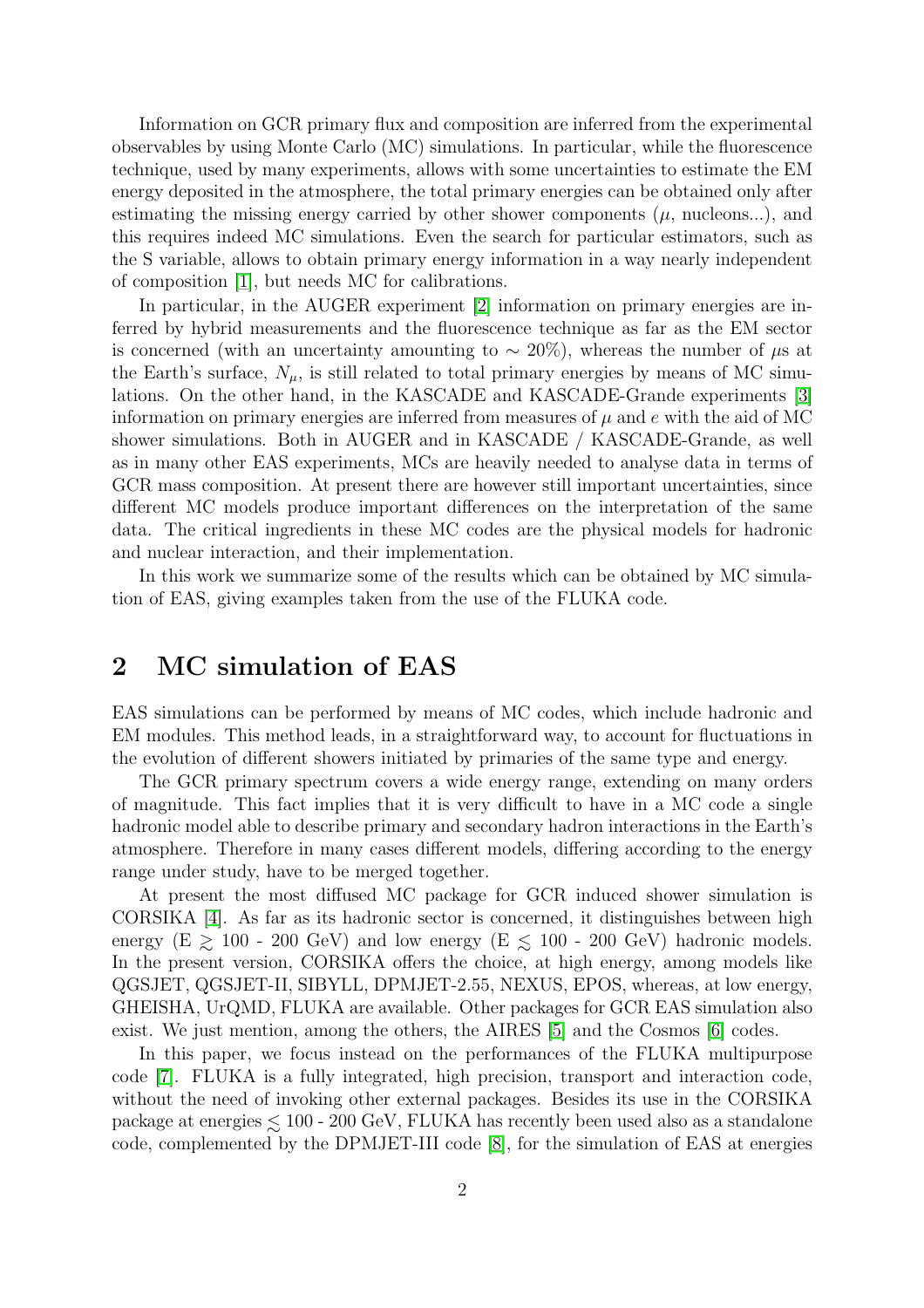$< 10^{16}$  eV. FLUKA simulations can, in principle, lead to results different from the ones made by FLUKA+CORSIKA, due to the implementation of different EM and hadronic models. FLUKA contains a highly accurate EM interaction model [\[9,](#page-6-8) [10\]](#page-6-9), not included in CORSIKA. As far as the hadronic sector is concerned, the following models are available in FLUKA:

- low energy  $(E < 20 \text{ TeV})$  h + A reactions can be simulated by means of the PEANUT (PreEquilibrium Approach to NUclear Thermalization) module, originally worked out for energies  $\lt$  tens of GeV [\[11\]](#page-6-10), and recently improved and extended to higher energies [\[12\]](#page-6-11). This extension has superseded a previously existing DPM + INC model, working at  $E > 5$  GeV.

- high energy  $(E > 20 \text{ TeV})$  h + A reactions can be described by means of the interface to the DPMJET-2.5 or III codes.

- A + A reactions can be simulated by means of an interface to the RQMD2.4 code, written in Frankfurt and modified for insertion in FLUKA [\[13\]](#page-6-12), for  $E < 5 \text{ GeV/A}$ , and by means of the interface to the DPMJET-2.5 or III codes for  $E > 5$  GeV/A. Alternatively, the superposition model is also available to roughly describe heavy-ion interactions.

Constraints on theoretical models for particle interactions can (or will) be obtained by data collected at collider experiments, but, unfortunately, diffractive cross-sections are difficult to be measured at colliders. Furthermore, present and near future accelerators do not and will not allow to test the physics of particles at the highest GCR energies  $(E > 1.5 \, 10^{18} \, \text{eV}$ , GCR spectrum tail). Thus, MC models used in the analysis of EAS data are still affected by important uncertainties, concerning in particular the hadronic sector. Other constraints/checks on low-energy models, besides the ones from accelerator data, can come from astrophysical measurements of inclusive particle fluxes at different atmospheric depths, as performed by balloon-borne experiments and satellites. We emphasize that for an accurate description of VHECR and UHECR EAS also low-energy physics is important, e.g. the larger is the distance from the shower core and the shower inclination, the stronger is the required accuracy of the adopted low energy models.

### 2.1 Validation of the FLUKA models at low energies

Validation of the FLUKA models at low energies has been performed by means of comparisons of their theoretical predictions with data collected at the accelerators. Data concerning inclusive particle fluxes in the atmosphere down to the Earth's surface, have been then used to assess the FLUKA performance on cosmic ray physics.

While the first issue can be addressed by using the version of the code officially distributed and available on the web, the second one requires the inclusion of further (geometrical, geomagnetical, astrophysical) assumptions and information. These elements have been inserted by means of the FLUKA user routines.

Validation of FLUKA using accelerator data Data recently collected by the HARP and the NA49 experiments have been nicely reproduced by means of FLUKA [\[10\]](#page-6-9), Many others validations of the code, referred to previously published data, can be found in literature. Furthermore, data from the SPS collider, Tevatron and RHIC have been used to successfully validate the DPMJET2.5 and III codes [\[14\]](#page-6-13).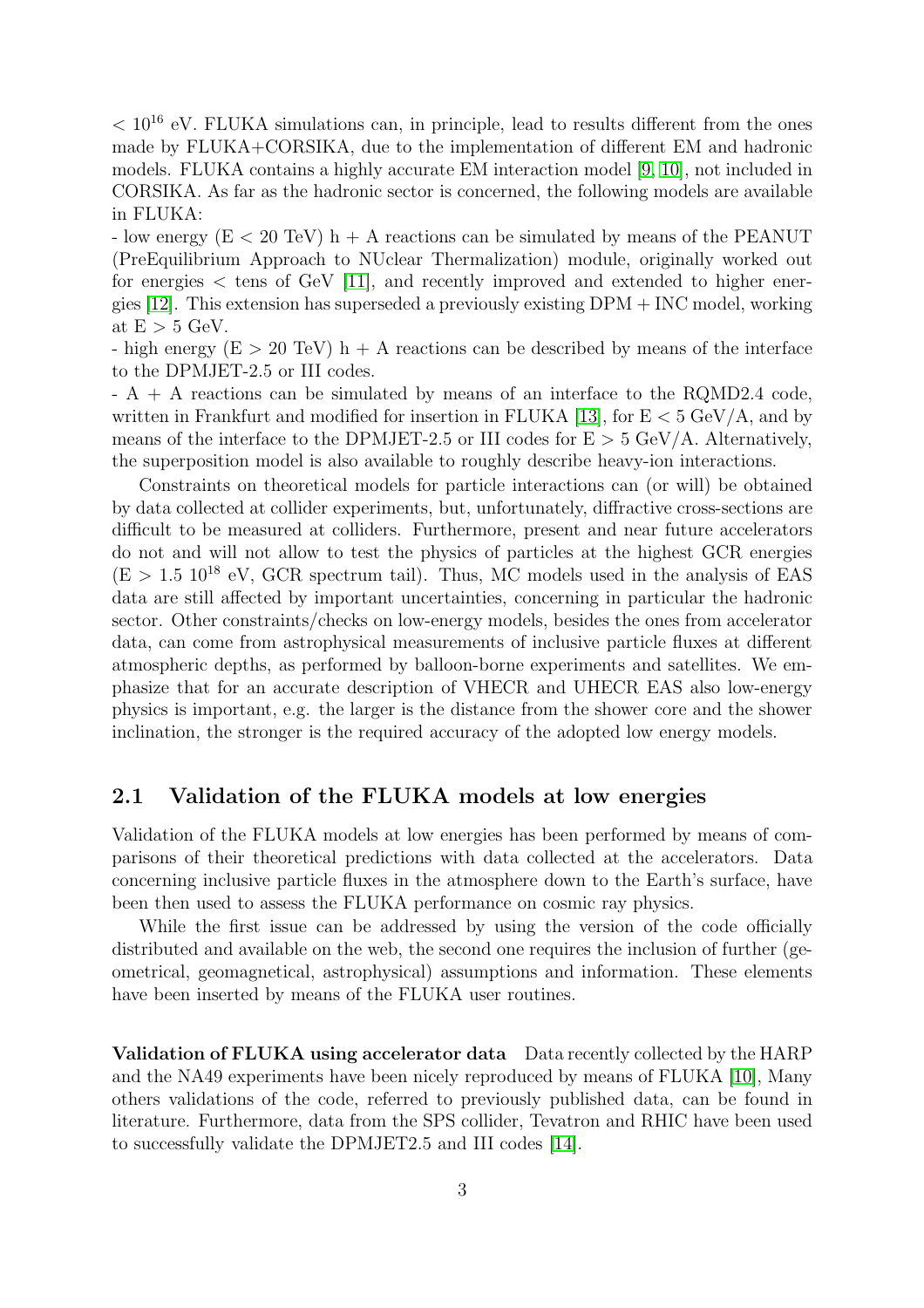

<span id="page-3-0"></span>Figure 1: Calculated inclusive fluxes of  $\mu^-$  (*left panel*) and  $\mu^+$  (*right panel*) at the top of Mt. Norikura (∼ 2700 m a.s.l.) as obtained by FLUKA simulations (open symbols) vs. exp. data [\[15\]](#page-6-14) from BESS'99 (full symbols). Other examples of FLUKA benchmarks in GCR physics can be found in [\[16\]](#page-6-15).



<span id="page-3-1"></span>Figure 2: Calculated inclusive fluxes of  $\mu^-$  (left panels) and  $\mu^+$  (right panels) at atmospheric depths of 11.9 g/cm<sup>2</sup> (*odd panels*) and 26.4 g/cm<sup>2</sup> (*even panels*), respectively, as obtained by FLUKA simulations (open symbols) vs. exp. data [\[17\]](#page-7-0) from BESS 2001 (full symbols).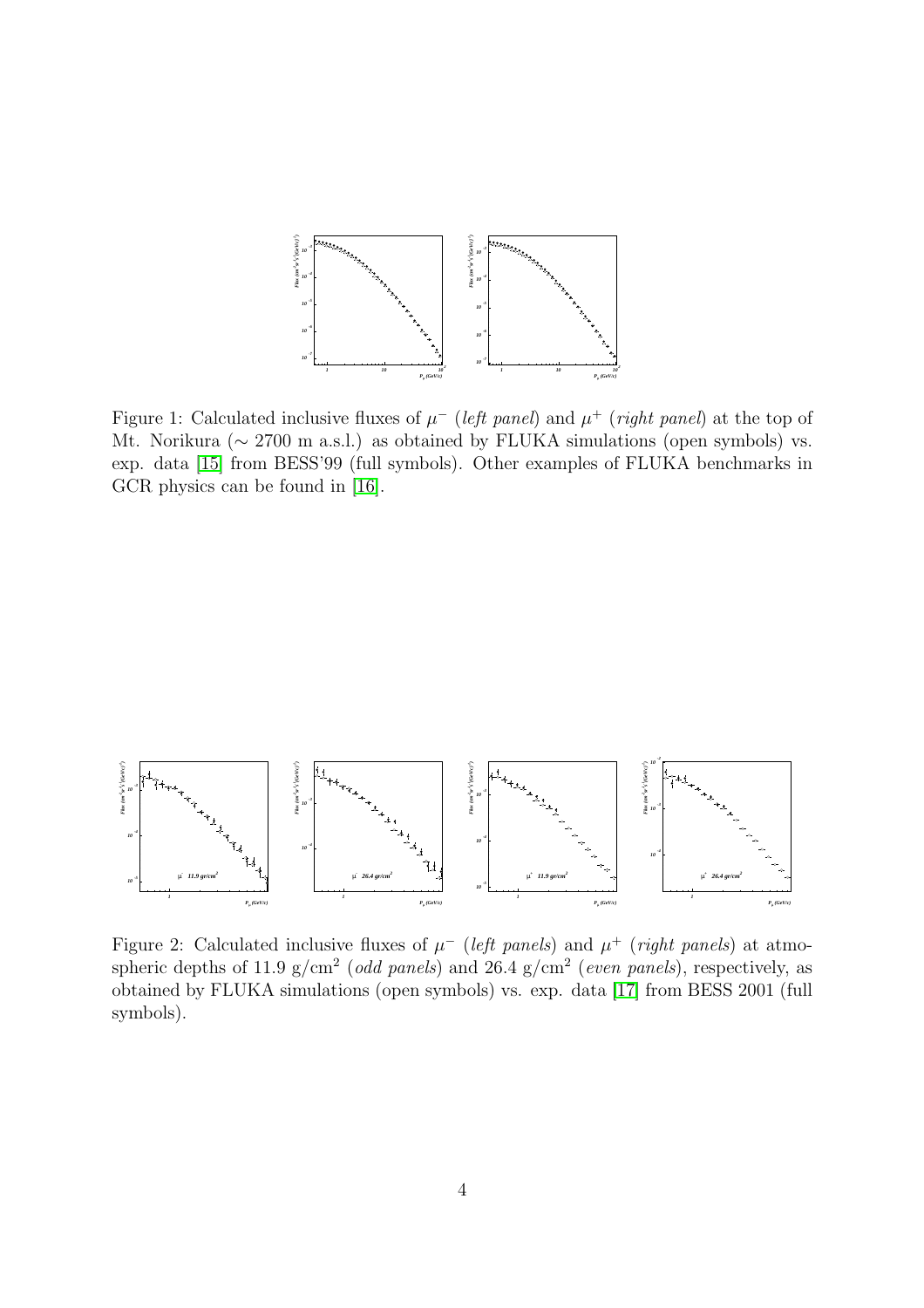Validation of FLUKA using astrophysical data from satellites and balloonborne experiments Inclusive particle fluxes in the Earth's upper and lower atmosphere, induced by GCR propagation and interactions, have been measured by means of satellites and balloon-borne experiments such as BESS. Different sets of data, taken in different atmospheric and geomagnetic conditions, have been analyzed and reproduced by FLUKA, under proper assumptions concerning GCR primary spectrum, solar modulation, atmospheric and geomagnetic models. As examples, data concerning  $\mu$  collected at the top ( $\sim$  2700 m a.s.l.) of Mt. Norikura (geomagnetic cut-off  $\sim$  11.2 GV) in 1999, and at two different atmospheric depths  $(11.9 \text{ and } 26.4 \text{ g/cm}^2)$  in a balloon flight campaign over Ft. Sumner (geomagnetic cut-off ∼ 4.2 GV) in 2001, are presented in fig. [1](#page-3-0) and [2,](#page-3-1) respectively, and compared to the theoretical fluxes expected on the basis of FLUKA simulations. The agreement between the experimental and theoretical results is quite nice and increases at increasing energies. Furthermore, atmospheric  $\mu$  charge ratios in the energy range from  $\sim 20 \text{ GeV}$  up to  $\sim 3 \text{ TeV}$  have been detected by the L3+C experiment at CERN ( $\sim$  450 m a.s.l.), that has provided also  $\mu$  arrival directions. FLUKA has successfully reproduced also these data [\[18\]](#page-7-1).

Proton and heavier ion inclusive fluxes have also been obtained by FLUKA theoretical simulations and compared to experimental data available from BESS. In these cases, the results of the simulations turn out to be very sensitive to a correct treatment of the geomagnetic cut-off, of the transport of particles in the upper layers of the atmosphere (trapping of particles and their recirculation), and to the accuracy of the theoretical modelling of low-energy A-A interactions.

### 2.2 Predictions of the FLUKA models at high energies: EAS

In the following we shall report about some tests of EAS simulation at energies  $10^{14}$  -10<sup>15</sup> eV, performed by means of FLUKA, complemented by DPMJET-III for the description of A-A reactions at  $E > 5$  GeV/A and h-A reactions at  $E > 20$  TeV. Vertical showers, induced by primaries of different mass (p and Fe ions), have been considered.

The  $X_{\text{max}}$  position, i.e. the atmospheric depth where the shower reaches its maximum development (in terms of EM energy deposition), is a good probe of GCR composition. In fact, since the inelastic scattering cross-section for p-Air interactions is lower than the A-Air ones, EAS induced by Fe primaries have, on the average, vertical profile maxima shifted towards lower atmospheric depths than  $p$  induced showers.  $e$  and  $\mu$  fluences as a function of the atmospheric depth  $\rho$  for p and Fe induced showers at  $10^{14}$  and  $10^{15}$  eV, as calculated with FLUKA + DPMJET-III, are shown in ref. [\[10\]](#page-6-9). In general, different codes, based on different models, due to different modelings of hadronic and EM processes, give different results for  $X_{\text{max}}$ . Anyway, to disentangle the effects of different models and different primary composition, also more specific variables can be considered. Among the others, the study of  $X_{\text{max}}$  fluctuations [\[19\]](#page-7-2) for primaries at a fixed energy has been proposed for this purpose. As an example,  $X_{\text{max}}$  fluctuations for Fe induced showers have been computed from our simulations, considering the  $e, \mu$ , charged hadron and neutral hadron vertical shower profiles, and are shown in the central and right panels of fig. [3.](#page-5-0) In general, the average muon  $X_{\text{max}}$  is located at larger  $\rho s$  with respect to the electron one, since  $\mu$ s penetrate more deeply. The charged hadrons undergo strong absorption effects, thus their  $X_{\text{max}}$  are located at lower  $\rho s$  with respect to the ones of neutral hadrons.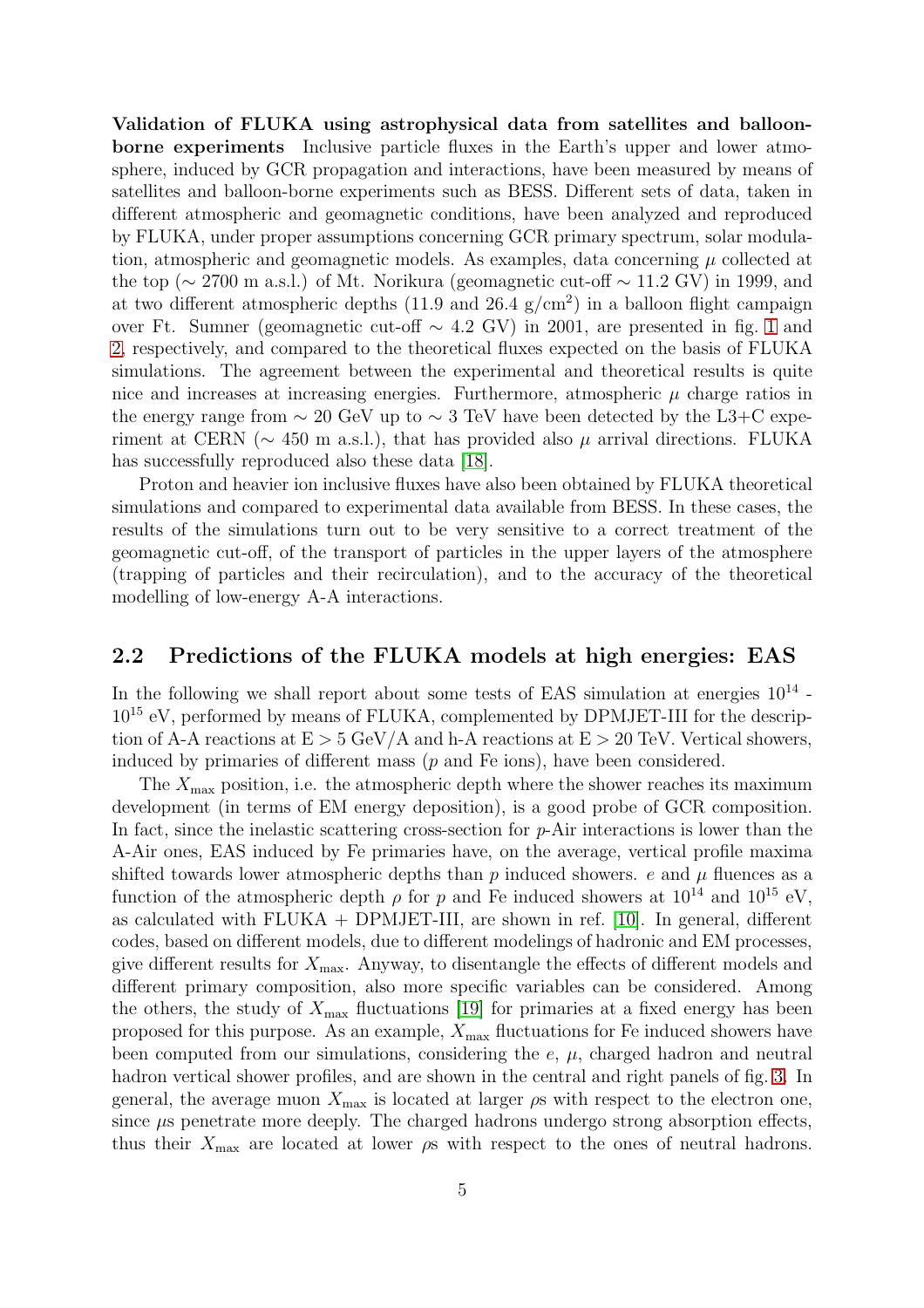

<span id="page-5-0"></span>Figure 3: Left panel: fluctuations in the distribution of  $e$   $X_{\text{max}}$  for a few hundred vertical showers induced by p (dot-dashed green line) and Fe ions (dotted red line) at  $10^{14}$  eV energy. Central and Right panels: fluctuations in the distribution of e  $X_{\text{max}}$  (central upper panel),  $\mu$   $X_{\text{max}}$  (central lower panel), charged hadron  $X_{\text{max}}$  (right upper panel) and neutral hadron  $X_{\text{max}}$  (*right lower panel*) for a few hundred vertical showers induced by Fe ions at  $10^{14}$  eV (dotted red line) and  $10^{15}$  eV (dashed blue line) energies.

Increasing energies lead, in general, to a shift of  $X_{\text{max}}$  to higher  $\rho$ s for all considered profiles, even if, in all cases, the fluctuation profiles at  $10^{14}$  and  $10^{15}$  eV overlap. That means that reconstructing the energy of GCR primaries out of this method is not possible, since showers of energies that differ even by a factor 10 can give rise, in some cases, to the same position of  $X_{\text{max}}$ . An example from our simulations of the sensitivity of  $X_{\text{max}}$ fluctuations to the GCR primary composition is shown in the left panel of fig. [3.](#page-5-0) Not only the position of maxima but also the shape and broadness of the fluctuation profiles change according to the GCR masses, as can be seen by comparing the cases of  $p$  and  $Fe$ induced EAS at a fixed energy  $(10^{14} \text{ eV})$  for the cases considered in the figure).

Besides the vertical spreads of particle distribution, also lateral spreads can be calculated. In particular, in case of EM particles, the lateral spread is due to the effect of multiple Coulomb scattering, while, in case of  $\mu$ s, the lateral spread is mainly correlated with the  $p_T$  distribution of charged  $\pi$  and K, from the decay of whom  $\mu$ s originate (we are not mentioning here  $\mu$ s from the decay of short-lived charmed particles, which are also considered in FLUKA and other codes). Detailed maps of  $e$  and  $\mu$  fluences in the atmosphere, down to the Earth's surface, which allow to appreciate both the average vertical profile and the lateral spread of each component, as calculated by FLUKA for Fe induced showers, can be found in [\[10\]](#page-6-9).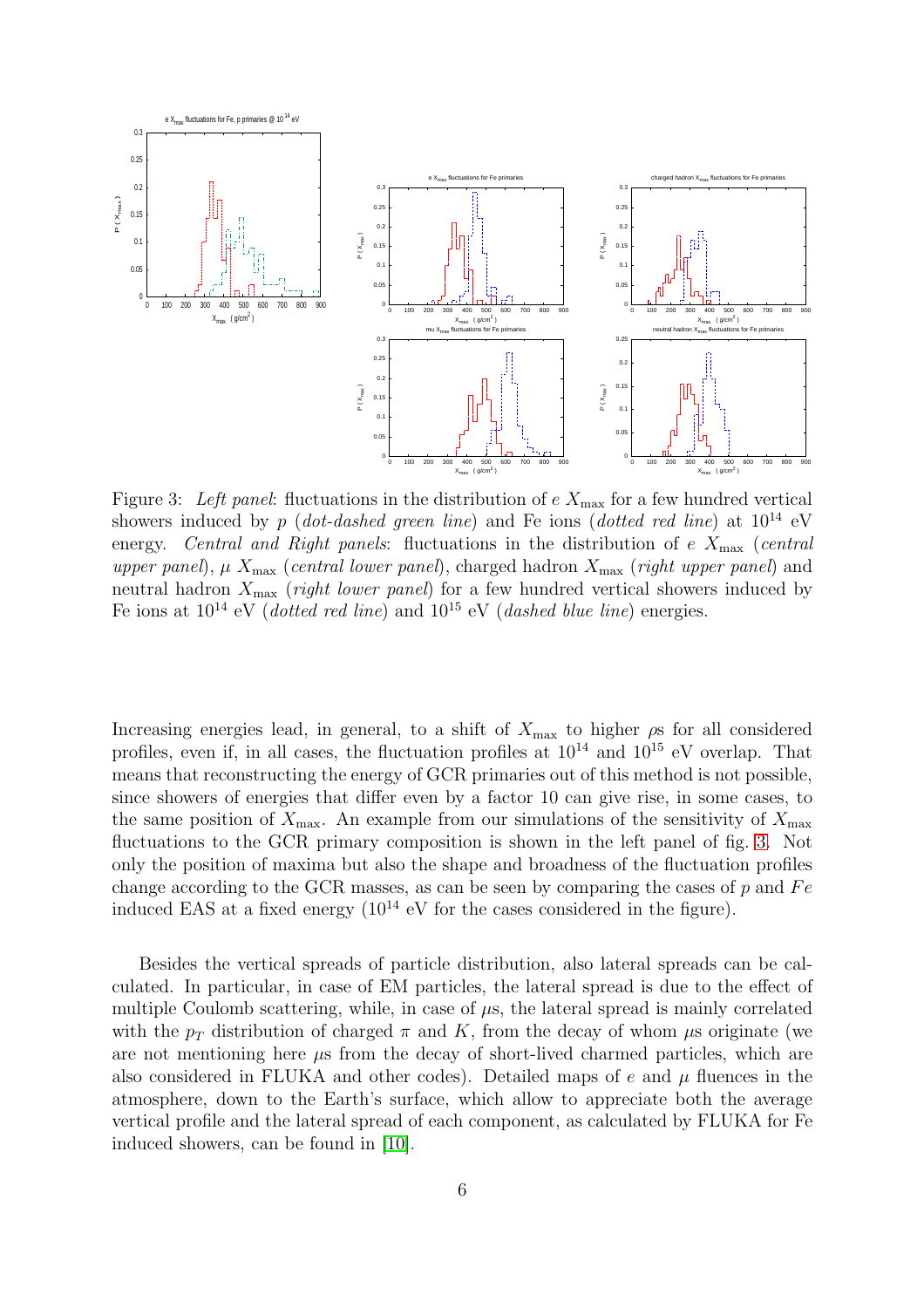# <span id="page-6-0"></span>References

- [1] H. Rebel et al., Proc. ICRC2005 6 (2005), 297–300; I.M. Brancus et al., Proc. ICRC2005 6 (2005), 361–364; G. Toma for the KASCADE-Grande collaboration, these proceedings
- <span id="page-6-2"></span><span id="page-6-1"></span>[2] T. Suomijarvi, these proceedings
- <span id="page-6-3"></span>[3] G. Navarra, these proceedings
- [4] D. Heck et al., Report FZKA 6019 (1998), 1–90; talks presented at the Vihkos CORSIKA School 2005, Lauterbad, Germany, May 31 - June 5 2005, available on the web
- <span id="page-6-5"></span><span id="page-6-4"></span>[5] S.J. Sciutto, <http://www.fisica.unlp.edu.ar/auger/aires/>
- <span id="page-6-6"></span>[6] K. Kasahara, <http://cosmos.n.kanagawa-u.ac.jp/cosmosHome/index.html>
- [7] A. Ferrari et al., CERN Yellow Report 2005–10 (2005), INFN/TC 05/11, 1–387; A. Fassò et al., Proc. CHEP2003 Conference, La Jolla, CA, US, March 24 - 28, 2003, (paper MOMT005) eConf C0303241 (2003), [hep-ph/0306267;](http://it.arXiv.org/abs/hep-ph/0306267) F. Ballarini et al., Adv. Space Res. 40 (2007), 1339–1349
- <span id="page-6-8"></span><span id="page-6-7"></span>[8] S. Roesler et al. Proc. MonteCarlo 2000 Conference, Lisboa, October 23 - 26 2000, Springer Verlag eds. (2001), 1033–1038
- <span id="page-6-9"></span>[9] A. Fassò *et al.*, Proc. MonteCarlo 2000 Conference, Lisboa, October 23 - 26 2000, Springer Verlag eds. (2001), 159–164
- [10] G. Battistoni et al., Proc. ISVHECRI 2006 Symposium, Weihai, China, August 15 - 22 2006, to be published in Nucl. Phys. B (Proc. Suppl.), [hep-ph/0612075](http://it.arXiv.org/abs/hep-ph/0612075)
- <span id="page-6-10"></span>[11] A. Ferrari and P.R. Sala, Proc. Workshop on Nuclear Reaction Data and Nuclear Reactors Physics, Design and Safety, Trieste, Italy, April 1996, A. Gandini and G. Reffo eds., 2 (1998), 424–532
- <span id="page-6-11"></span>[12] G. Battistoni et al., Proc. 11th Int. Conf. on Nuclear Reaction Mechanisms, Varenna, Italy, June 12 - 16 2006, Ric. Scient. ed Ed. Perm. Suppl. 126, E. Gadioli ed. (2006), 483–495
- <span id="page-6-12"></span>[13] H. Sorge *et al.*, Nucl. Phys. A 498 (1989), 567–576; G. Battistoni et al., Braz. J. Phys. 34 (2004), 897–900; V. Andersen et al. Adv. Space Res. 34 (2004), 1302–1310
- <span id="page-6-13"></span>[14] J. Ranft, Proc. HSS06 Workshop, September 6 - 8 2006, FNAL, Illinois, US, AIP Conf. Proc. 896 (2007), 102–111
- <span id="page-6-15"></span><span id="page-6-14"></span>[15] K. Abe *et al.* Phys. Lett. B  $564$  (2003), 8–20; erratum in Phys. Lett. B  $645$  (2007), 472–475
- [16] S. Muraro, Ph.D. Thesis (2006), Milano; G. Battistoni et al., Astropart. Phys. 12 (2000), 315–333.